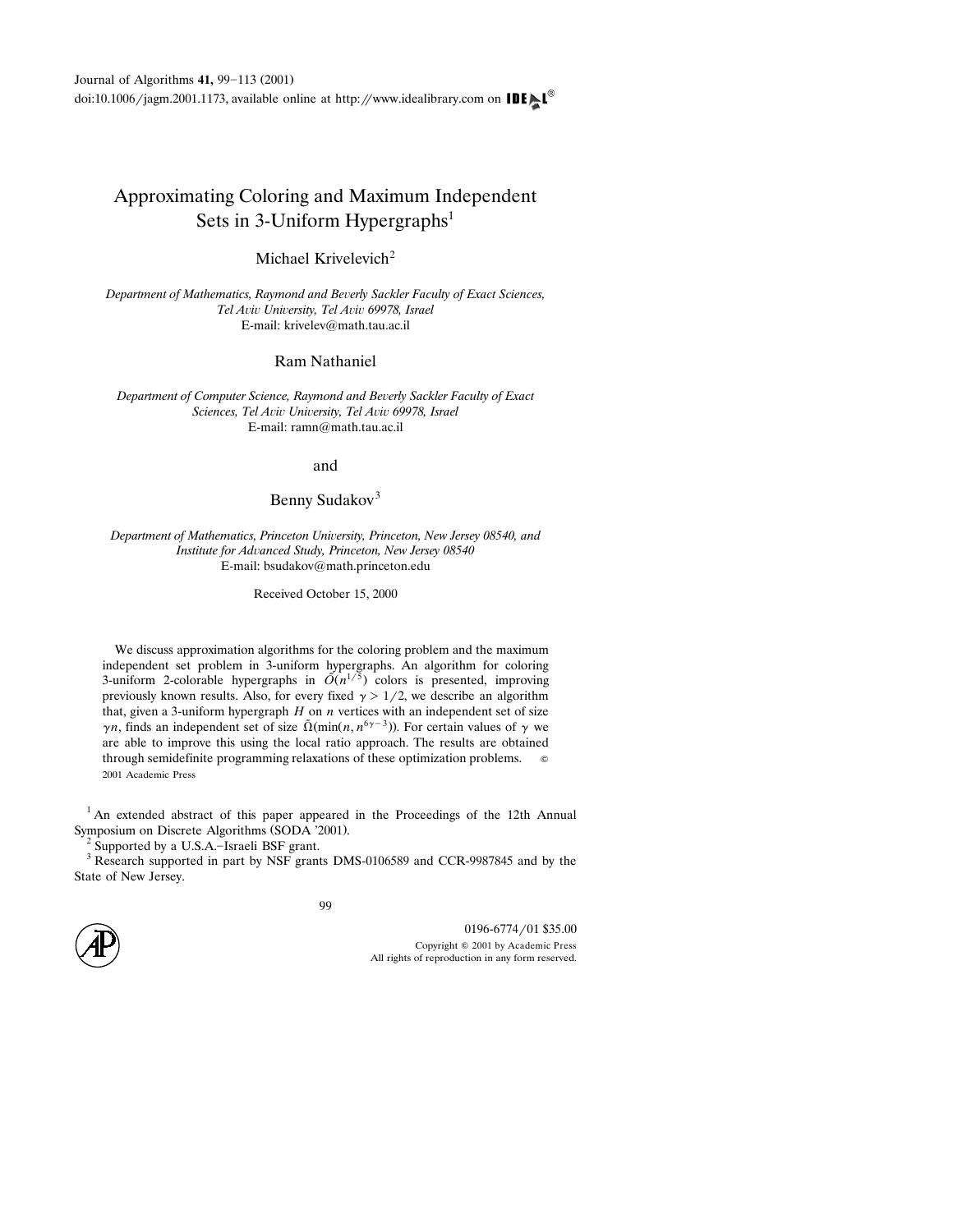#### 1. INTRODUCTION

An *r*-*uniform hypergraph H* is an ordered pair  $H = (V, E)$ , where *V* is a finite nonempty set (the set of *vertices*), and  $E$  is a collection of distinct *r*-subsets of  $V$  (the set of *edges*). Thus a 2-uniform hypergraph is just a graph. A subset  $I \subseteq V(H)$  is called *independent* if *I* does not contain any edge of *H*. The maximal size of an independent set in  $H$  is called the *independence number* of *H* and is denoted by  $\alpha(H)$ . A *k*-*coloring* of *H* is a partition  $V(H) = C_1 \cup \cdots \cup C_k$  so that each color class  $C_i$  is an independent set. The *chromatic number* of *H*, denoted by  $\chi(H)$ , is the minimal *k* for which *H* admits a *k*-coloring. We use standard notation  $f(n) = \tilde{O}(g(n))$ if there exists a constant  $c > 0$  so that  $f(n) = O(g(n)\log^c n)$ . Similarly,  $f(n) = \tilde{\Omega}(g(n))$  if  $g(n) = \tilde{O}(f(n))$ .

In this paper we discuss algorithmic problems of approximating the chromatic number and the independence number of *k*-uniform hypergraphs. The case  $k = 2$  corresponds to the very extensively studied problems of approximating the chromatic number/the independence number of graphs, two of the most important problems in combinatorial optimization. For the coloring problem, the best known result belongs to Halldórsson who obtained in  $[12]$  a coloring algorithm with approximation ratio  $O(n(\log \log n)^2/\log^3 n)$  for graphs on *n* vertices. On the negative side, Feige and Kilian showed [9] that, for any fixed  $\epsilon > 0$ , the chromatic number of graphs on *n* vertices is not approximable within a factor of  $n^{1-\epsilon}$ unless  $NP = ZPP$ . If a graph on *n* vertices is 3-colorable, then one can color it using  $O(n^{3/14} \log^{O(1)} n)$  colors [5] but it is NP-hard to color it using four colors  $[17]$ . As for approximating the independence number of a graph, Boppana and Halldórsson presented an algorithm  $(6)$  with approximation ratio  $O(n/\log^2 n)$  for graphs on *n* vertices, based on the so-called local ratio approach, to be discussed later in this paper. If a graph contains an independent set of size  $\gamma n + m$ , for a constant  $0 < \gamma < 1/2$ , then an independent set of size  $\tilde{O}(m^{\frac{3\gamma}{\gamma+1}})$  can be found in polynomial time [1]. On the other hand, Håstad proved  $[14]$  that it is impossible to approximate  $\alpha(G)$  within a factor of  $n^{1-\epsilon}$ , unless NP = ZPP. An even stronger nonapproximability result has been obtained recently by Engebretsen and Holmerin  $[8]$ . The reader can consult  $[3]$  for the account of the state of the art in these two optimization problems.

In contrast, much less is known on the hypergraph versions of these problems. Krivelevich and Sudakov [19] developed a coloring algorithm with approximation ratio  $O(n(\log \log n / \log n)^2)$  for *r*-uniform hypergraphs on *n* vertices. Algorithms for coloring *k*-uniform 2-colorable hypergraphs have been proposed in  $[2, 7, 19]$ . As for negative results, it is fairly easy to show that for every fixed  $k \geq 3$ , approximating the chromatic number of a *k*-uniform hypergraph is at least as hard as the corresponding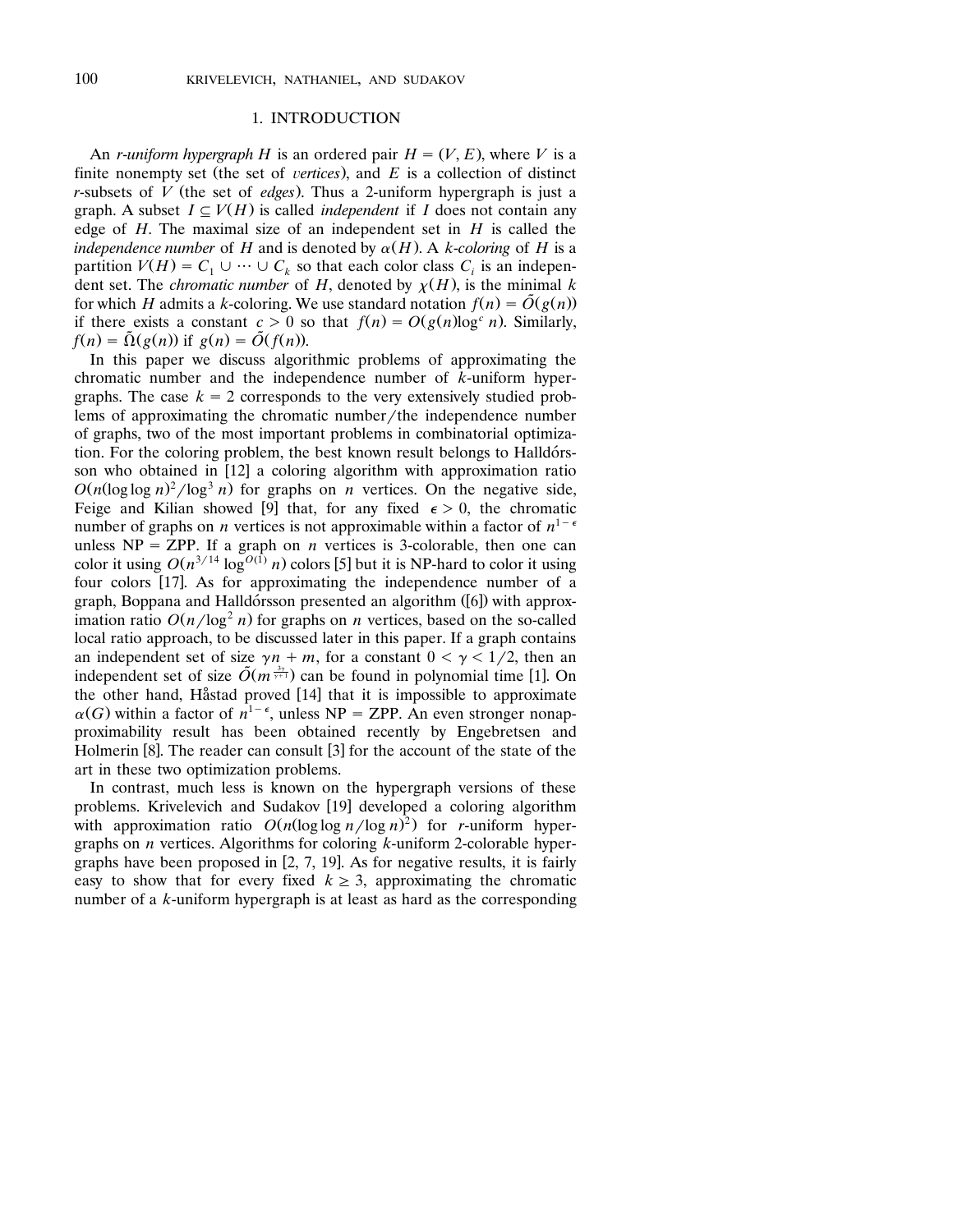problem for graphs [5, 19]. Very recently, Guruswami et al. [11] showed that for any constant *c* is is NP-hard to color 4-uniform 2-colorable hypergraphs using *c* colors. Naturally, this result stresses the importance of developing good approximation algorithms for coloring 2-colorable hypergraphs. The only paper on approximating the independence number of uniform hypergraphs we are aware of is  $[15]$ , whose main result is significantly weaker than those known for graphs. Also, essentially the same reduction as for the chromatic number shows that approximating the independence number of *r*-uniform hypergraphs is at least as hard as the graph case  $r = 2$  [19].

Here we propose approximation algorithms for coloring and independent set problems in 3-uniform hypergraphs. It appears that the 3-uniform case stands apart from other uniformity numbers  $k \geq 4$ , as in this case the powerful machinery of semidefinite programming can be applied to produce better approximation algorithms (see  $[2]$  for a relevant discussion). In Section 2 we discuss an algorithm for finding a large independent set in hypergraphs on *n* vertices with an independent set of size at least  $\gamma n$ , for a constant  $\gamma > 0$ . There we propose an algorithm for finding an independent set of size  $\tilde{\Omega}(\min(n, n^{6\gamma-3}))$  in such a hypergraph. Then in the next section we show how to improve our results from Section 2 for some values of  $\gamma$ , using the local ratio approach. In Section 4 we use the algorithm developed in Section 2 as a subroutine to color 3-uniform 2-colorable hyper graphs using  $\tilde{O}(n^{1/5})$  colors in polynomial time, thus improving the  $\tilde{O}(n^{9/41})$  algorithm from [19] and the previous results from [2], [7]. The final section is devoted to concluding remarks. Throughout the paper we assume, whenever this is needed, that  $n$  is sufficiently large. We also omit all floor and ceiling signs whenever these are not crucial, to simplify the presentation.

# 2. FINDING LARGE INDEPENDENT SETS

In this section we discuss an algorithm for approximating the maximum independent set in a 3-uniform hypergraph. We will assume that an input hypergraph *H* on *n* vertices contains an independent set of size  $\gamma n$ , where  $0 < \gamma < 1$  is a constant. The performance of our algorithm depends on  $\gamma$ . The graph version of this problem has been tackled by Boppana and Halldórsson [6] using the subgraph exclusion argument, and then by Alon and Kahale [1] based on the Lovász  $\theta$ -function. We obtain the following result:

THEOREM 1. Let H be a 3-uniform hypergraph on n vertices, m edges, with an independent set of size at least  $\gamma n,$  for some constant  $\gamma > 0.$  There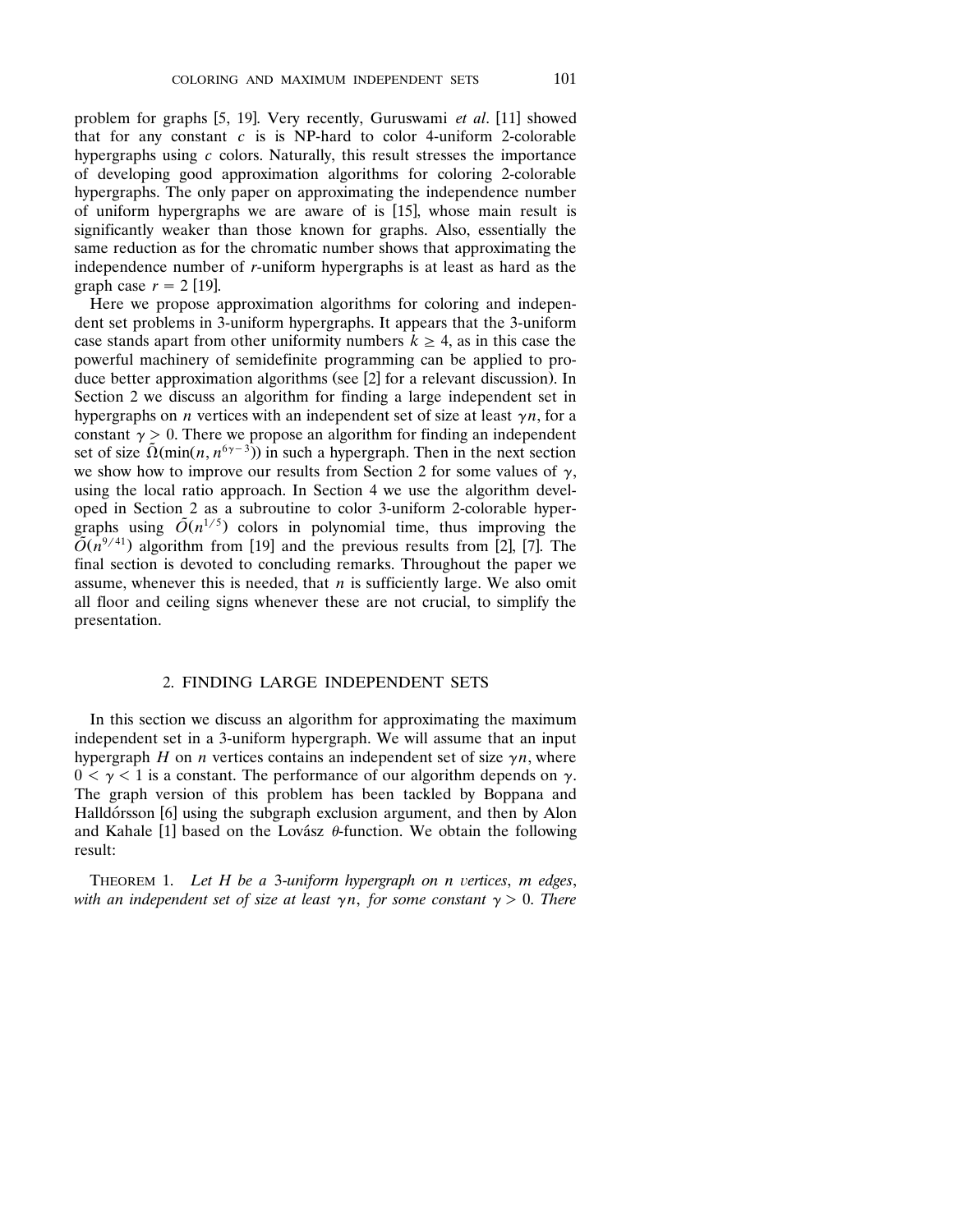*exists a polynomial time algorithm which finds in H an independent set of size*  $\tilde{\Omega}(\min(n, n^{3-3\gamma}/m^{2-3\gamma})).$ 

*Proof.* We will proceed as follows: first a relevant semidefinite program is formulated; solving it will enable us to find a set of unit vectors in  $R<sup>n</sup>$ with large angles between each pair of them; then a rounding procedure will find a large independent set in the corresponding subset of vertices.

We first formulate a semidefinite programming relaxation of the maximum independent set problem as follows:

$$
\max_{i} \sum_{i} \frac{1 - v_0^T v_i}{2}
$$
  
s.t.  $||v_0|| = ||v_i|| = 1$ , for  $1 \le i \le n$ ,  

$$
v_i^T v_j + v_i^T v_k + v_j^T v_k \le v_0^T (v_i + v_j + v_k)
$$
, for  $\{i, j, k\} \in E(H)$ .

The semidefinite program written above is indeed a relaxation of the independent set problem since, for any independent set *I*, assigning  $v_0 = -1$ ,  $v_i = 1$  if  $i \in I$  and  $v_i = -1$  otherwise yields that  $\sum_i \frac{1 - v_0^T v_i}{2} = |I|$ . It is also easy to verify that, since  $I$  is an independent set, the constraints of the relaxation are satisfied. For every  $\epsilon > 0$ , the above semidefinite program can be solved within an absolute error of  $\epsilon$  in time polynomial in *n* and  $log(1/\epsilon)$  (see, e.g., [10]).

Fix  $\delta = 1/\log n$  and let  $v_0, v_1, \ldots, v_n$  be an optimal solution of the above semidefinite program. For every integer  $1 \le t \le \frac{2-2\gamma}{\delta} + 1$ , we define

$$
S_t = \left\{1 \le i \le n \mid -1 + (t-1)\delta \le v_0^T v_i \le -1 + t\delta\right\}.
$$

Note that there are at most  $\frac{2}{\delta} + 1$  such sets and also the sets  $S_t$  split the vectors  $v_i$  into subsets with almost equal inner products with  $v_0$ .

**LEMMA 2.** *There exists an index t such that*  $|S_t| \ge \frac{n\delta^2}{2(2+\delta)} = \Omega(\frac{n}{\log^2 n})$ .

*Proof.* Suppose that for all *t*,  $|S_t| < \frac{n\delta^2}{2(2+\delta)}$ . Since there are at most  $\frac{2}{5} + 1$  such sets we obtain that  $|U_s| < \delta n/2$ . Therefore all but at most  $\frac{2}{\delta}$  + 1 such sets we obtain that  $|\bigcup_{i} S_i| < \frac{\delta n}{2}$ . Therefore all but at most  $\delta n/2$  vectors  $v_i$  satisfy that  $v_0^T v_i > 1 - 2\gamma + \delta$ . Since for all other vectors  $v_0^T v_i \geq -1$ , this implies that the value of the semidefinite relaxation is at most

$$
\sum_{i} \frac{1 - v_0^T v_i}{2} < (n - \delta n/2)(\gamma - \delta/2) + \delta n/2
$$
\n
$$
= \gamma n - \delta(\gamma - \delta/2)n/2 < \gamma n.
$$

This contradicts the fact that the size of the maximum independent set in *H* is at least  $\gamma n$ .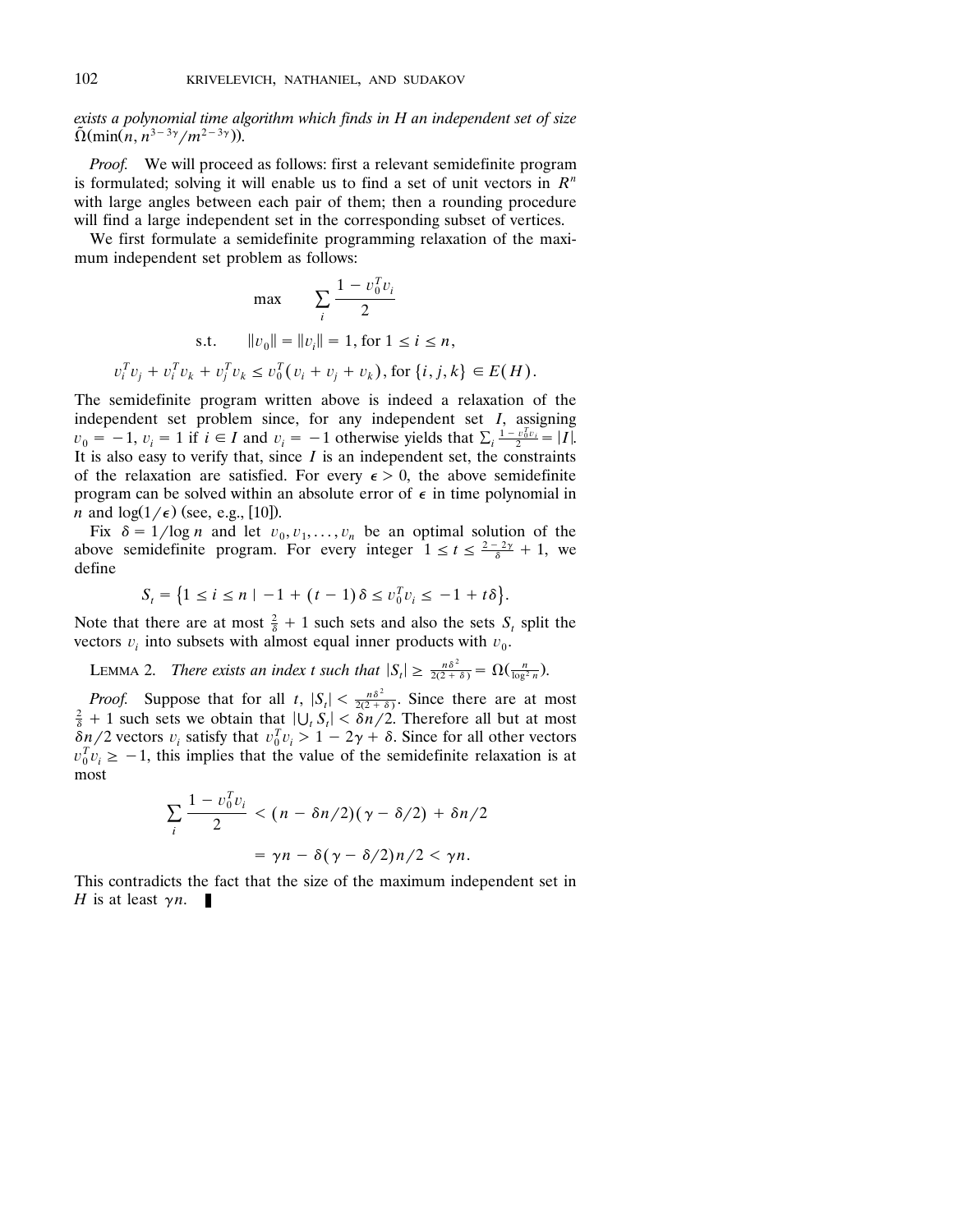We have shown that there exists a set *S<sub>t</sub>* of size  $|S_t| = \Omega(n/\log^2 n)$ . Let *S*<sup> $\prime$ </sup> be such a set, and let  $H_1$  be a subhypergraph of  $H$  induced by *S*<sup> $\prime$ </sup>. By definition  $H_1$  is a 3-uniform hypergraph with  $n_1 = \tilde{\Omega}(n)$  vertices and  $m_1 \le m$  edges. We show how to find a large independent set in  $H_1$ . Note that the scalar products  $v_0^T v_i$  are roughly the same for all *i* from *S'* and in the worst case their values are at most  $(1 - 2\gamma) + 1/\log n$ . As  $\gamma > 1/2$ , the inner products  $v_0^T v_i$  are negative. We will show that this observation can be used to find a large independent set inside  $S'$ . Let  $u_i$  be the normalized projection of the vectors  $v_i \in S'$  on the subspace orthogonal to  $v_0$ . Then these vectors have the following property.

LEMMA 3. *If*  $(i, j, k) \in E(H_1)$ , *then* 

$$
u_i^T u_j + u_i^T u_k + u_j^T u_k \le \frac{3(1-2\gamma)}{2(1-\gamma)} + O(1/\log n).
$$

*Proof.* By the definition of S' there exists a real  $a \le 1 - 2\gamma$  such that  $a \le v_0^T v_i \le a + 1/\log n$  for all  $i \in S'$ . In addition, as  $\{i, j, k\} \subset S'$  is an edge of *H*, we have that  $v_i^T v_j + v_i^T v_k + v_j^T v_k \le v_0^T (v_i + v_j + v_k) \le 3a +$  $O(1/\log n)$ . As  $v_i^T v_j + v_i^T v_k + v_j^T v_k = (\|v_i + v_j + v_k\|^2 - \|v_i\|^2 - \|v_j\|^2 - \|v_j\|^2 ||v_k||^2$ //2  $\ge -3/2$ , we may assume that  $a \ge -1/2 + O(1/\log n)$ , since otherwise *S'* contains no edges and we are done. Let a vector  $u'_i = v_i$  –  $(v_0^T v_i) v_0$  be the projection of  $v_i$  on the subspace orthogonal to  $v_0$ . The vectors  $u_i$  are obtained by normalizing the vectors  $u'_i$ . Since the scalar vectors  $u_i$  are obtained by normalizing the vectors  $u'_i$ . Since the scalar products  $v_0^T v_i$  are roughly equal *a*, this implies that  $||u'_i||^2 \ge 1 - a^2$  –  $O(1/\log n)$ . Therefore

$$
u_i^T u_j + u_i^T u_k + u_j^T u_k - O\left(\frac{1}{\log n}\right)
$$
  
\n
$$
\leq u_i^T u'_j + u_i^T u'_k + u_j^T u'_k
$$
  
\n
$$
= v_i^T v_j - (v_i^T v_0)(v_j^T v_0) + v_i^T v_k - (v_i^T v_0)(v_k^T v_0)
$$
  
\n
$$
+ v_j^T v_k - (v_j^T v_0)(v_k^T v_0)
$$
  
\n
$$
\leq v_i^T v_j + v_i^T v_k + v_j^T v_k - 3a^2 + O\left(\frac{1}{\log n}\right)
$$
  
\n
$$
\leq v_0^T (v_i + v_j + v_k) - 3a^2 + O\left(\frac{1}{\log n}\right)
$$
  
\n
$$
\leq 3a - 3a^2 + O\left(\frac{1}{\log n}\right).
$$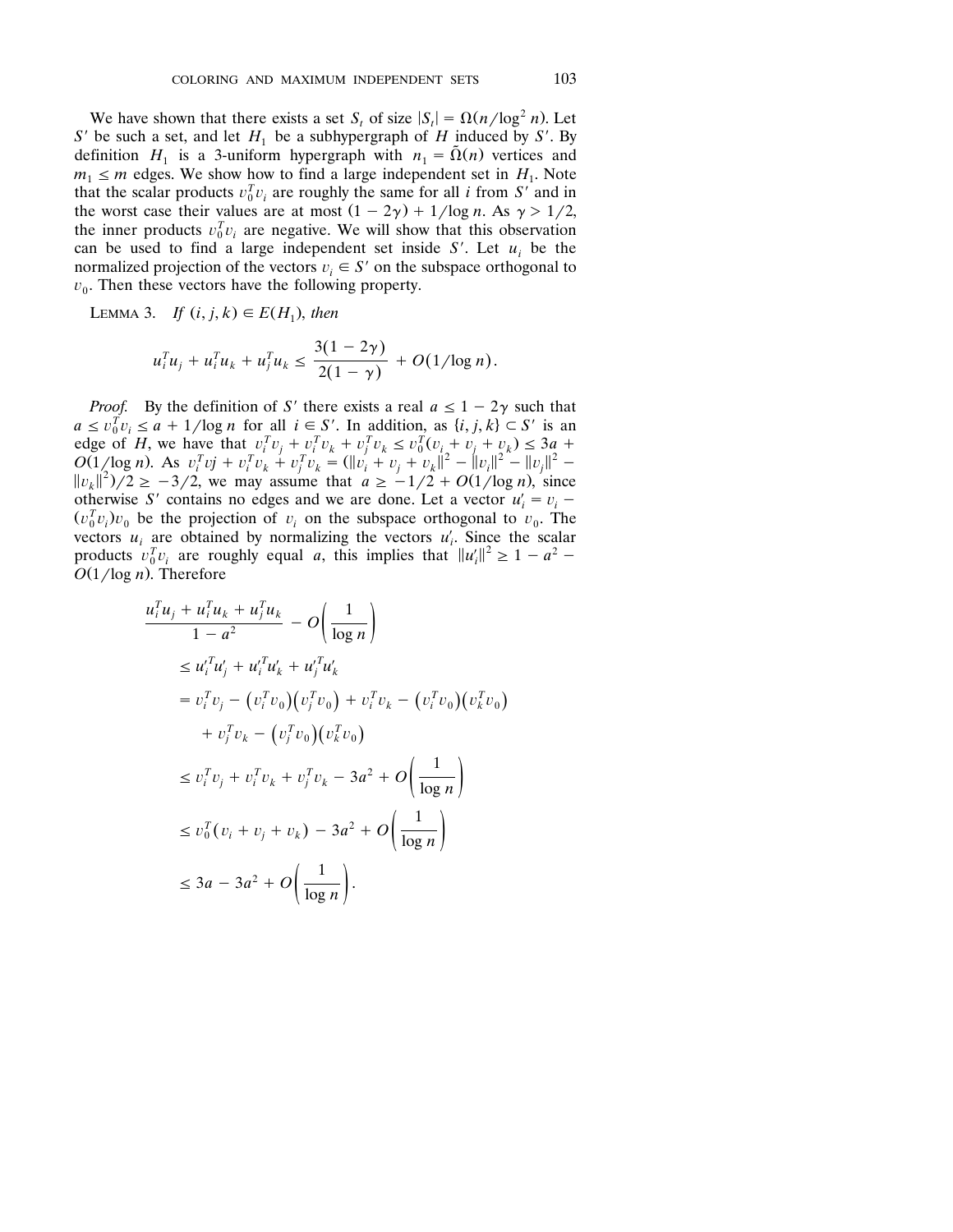This yields

$$
u_i^T u_j + u_i^T u_k + u_j^T u_k \le \frac{3a - 3a^2}{1 - a^2} + O\left(\frac{1}{\log n}\right)
$$
  
= 
$$
\frac{3a}{1 + a} + O\left(\frac{1}{\log n}\right) \le \frac{3(1 - 2\gamma)}{2(1 - \gamma)} + O\left(\frac{1}{\log n}\right),
$$

where the last inequality follows from the facts that  $-1 < a \leq 1 - 2\gamma$  and  $f(a) = 3a/(1 + a)$  is an increasing function of *a* in this range.

Notice that as  $u_i$ ,  $u_j$ ,  $u_k$  are all unit vectors, we have  $0 \le ||u_i + u_j + u_k||$  $||u_k||^2 = 3 + 2(u_i^T u_j + u_i^T u_k + u_j^T u_k)$ , implying that  $u_i^T u_j + u_i^T u_k + u_j^T u_k \ge 0$  $-3/2$ . Then it follows from the above lemma that for  $\gamma > 2/3$  the set *S'* contains no edges; i.e., it is independent. Thus in the remaining part of this section we assume that  $\gamma \leq 2/3$ . We can also assume that  $m_1 > 3n_1$ , since otherwise a simple greedy algorithm, which picks each time a vertex of minimal degree and deletes all vertices closing an edge with two already chosen ones, finds a linear size, independent set in  $H_1$ .

Next we show how to find a large independent set in *S* , using the vectors  $u_i$ . This rounding algorithm is very similar to an algorithm of Karger  $et$  *al*. [16] for coloring  $k$ -colorable graphs. Choose a random vector *r* according to the standard *n*-dimensional normal distribution; i.e., each component of *r* is an independent random variable with the standard normal distribution. Let  $I = \{i \in S : | u_i^T r \ge c\}$ , for some *c* which we specify later. Let  $n' = |I|$  be the size of *I* and let  $m' = \{(i, j, k) \in E | I\}$  $\{i, j, k \in I\}$  be the number of edges contained in *I*. An independent set *I'* of size  $n' - m'$  is then easily obtained by removing one vertex from each edge contained in *I*. To finish the proof we will show that there exists a *c* such that the expected size of *I'* is  $\tilde{\Omega}(\min(n_1, n_1^{3-3\gamma}/m_1^{2-3\gamma}))$  =  $\tilde{\Omega}(\min(n, n^{3-3\gamma}/m^{2-3\gamma})).$ 

Let 
$$
N(x) = \int_x^{\infty} \phi(y)dy
$$
, where  $\phi(x) = \frac{1}{\sqrt{2\pi}}e^{-x^2/2}$ , denote the tail of the  
standard normal distribution. It is well known that  $(\frac{1}{x} - \frac{1}{x^3})\phi(x) \le N(x) \le \frac{1}{x}\phi(x)$ , for every  $x > 0$ . It is also known that if  $v$  is an arbitrary unit vector  
in  $\mathbb{R}^n$ , and  $r$  is a random vector chosen according to the standard  
*n*-dimensional normal distribution, then the inner product  $v^T r$  is dis-  
tributed according to the standard one-dimensional normal distribution.  
Therefore

$$
E[n'] = n_1 \Pr[u_1^T r \ge c] = n_1 N(c),
$$
  
\n
$$
E[m'] = \sum_{(i,j,k) \in E(H_1)} \Pr[u_i^T r \ge c \text{ and } u_j^T r \ge c \text{ and } u_k^T r \ge c]
$$
  
\n
$$
\le \sum_{(i,j,k) \in E(H_1)} \Pr[(u_i + u_j + u_k)^T r \ge 3c].
$$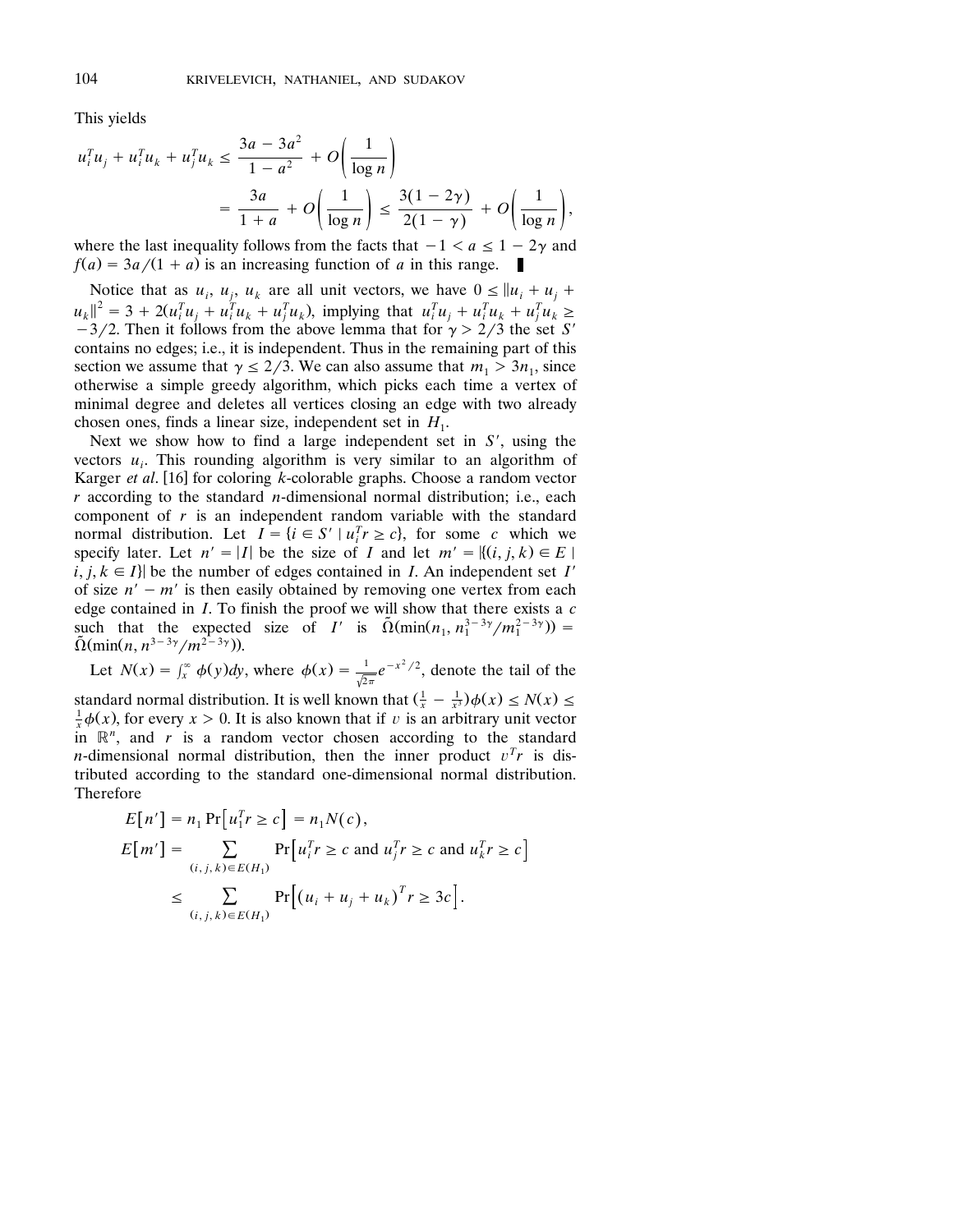Fix an edge  $(i, j, k) \in E(H_1)$ . Our aim is to estimate from above the probability  $Pr[(u_i + u_j + u_k)^T r \ge 3c]$ . If  $||u_i + u_j + u_k|| = 0$ , then for any positive *c* one has  $Pr[(u_i + u_j + u_k)^T r \ge 3c] = 0$ . Therefore we may assume that  $||u_i + u_j + u_k|| > 0$ . In this case according to the above

$$
\Pr\Big[\big(u_i + u_j + u_k\big)^T r \ge c\Big] = N\Bigg(\frac{3c}{\|u_i + u_j + u_k\|}\Bigg).
$$

By Lemma 3 we know that

$$
||u_i + u_j + u_k||^2 \le 3 + 3 \cdot \frac{1 - 2\gamma}{1 - \gamma} + O(1/\log n)
$$
  
= 
$$
3 \cdot \frac{2 - 3\gamma}{1 - \gamma} + O(1/\log n).
$$

Consider first the case  $\gamma = 2/3$ . In this case we obtain  $||u_i + u_j + u_k||^2 =$  $O(1/\log n)$ , implying

$$
Pr[(u_i + u_j + u_k)^T r \ge 3c] \le N(3c \cdot \Omega(\log^{1/2} n)) = e^{-\Omega(c^2 \log n)}.
$$

Choosing *c* to be a sufficiently large constant we derive

$$
E[n'] = \Theta(n_1) = \Omega\left(\frac{n}{\log^2 n}\right);
$$
  

$$
E[m'] = m_1 \cdot e^{-\Omega(c^2 \log n)} = o(n_1).
$$

and thus  $E[I'] = \Omega(n/\log^2 n)$ , proving the desired bound.

If  $\gamma < 2/3$ , then for every edge  $(i, j, k) \in E(H_1)$  it follows that

$$
Pr[i, j, k \in I] \le N\Big(3c\Big(\sqrt{(1-\gamma)/(3(2-3\gamma))} + O(1/\log n)\Big)\Big).
$$

Therefore

$$
E[|I'|] \ge E[n'] - E[m']
$$
  
\n
$$
\ge n_1 N(c) - m_1 N \left( 3c \left( \left( \frac{1 - \gamma}{3(2 - 3\gamma)} \right)^{\frac{1}{2}} + O(1/\log n) \right) \right).
$$

Fix *c* to be  $\sqrt{(4 - 6\gamma) \ln(m_1/n_1) + \Theta(1)}$ . Then by choosing an appropriate constant  $\Theta(1)$  we can make  $E[m'] \leq n_1 N(c)/2 = E[n']/2$ , and thus

$$
E[|I'|] \geq \frac{n_1}{2}N(c) \geq \frac{n_1}{2}\left(\frac{1}{c} - \frac{1}{c^3}\right)\frac{1}{\sqrt{2\pi}}e^{-c^2/2}
$$

$$
= \tilde{\Omega}\left(\frac{n_1^{3-3\gamma}}{m_1^{2-3\gamma}}\right) = \tilde{\Omega}\left(\frac{n^{3-3\gamma}}{m_1^{2-3\gamma}}\right),
$$

as promised.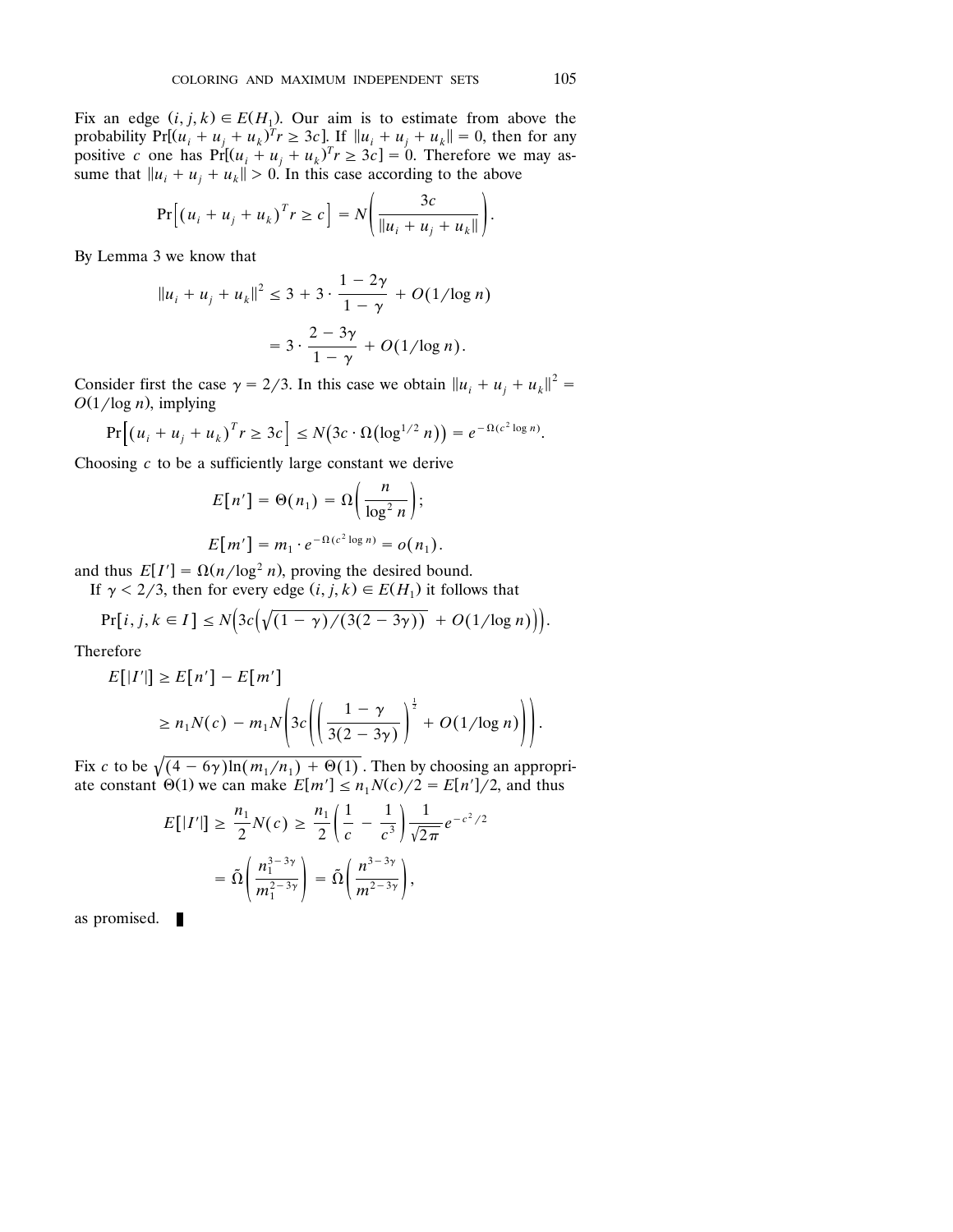Note that even though our algorithm is randomized, it can be easily derandomized using the technique of Mahajan and Ramesh [20].

We will finish this section with the following immediate consequence of the last theorem.

COROLLARY 4. If  $\gamma > 1/2$  and H is a 3-uniform hypergraph on n vertices with an independent set of size at least  $\gamma$ n, then there is a polynomial time algorithm which finds in H an independent set of size  $\tilde{\Omega}(\min(n, n^{\delta \gamma - 3}))$ .

*Proof.* Note that in Theorem 1 the value of *m* in the worst case is at most  $O(n^3)$ .

# 3. USING THE LOCAL RATIO APPROACH

The so-called *local ratio approach* was pioneered by Bar-Yehuda and Even  $[4]$ , who used it to develop an approximate graph vertex cover algorithm. Boppana and Halldórsson [6] used the local ratio approach in their algorithm for approximating the independence number of a graph. In [18], this approach has been applied to a hypergraph approximation problem. Here we use the local ratio lemma to improve the result of Theorem 1 for certain values of the parameter  $\gamma$ . Our approach is similar in spirit to that of  $[6]$ .

*Notation.* For a hypergraph  $H = (V, E)$  the *local ratio* of *H* is defined by

$$
lr(H) = \frac{\alpha(H)}{|V(H)|}.
$$

LEMMA 5 (Local Ratio Lemma). Let  $H_0 = (V_0, E_0)$  be a fixed hyper*graph with*  $lr(H_0) = \gamma$ *. Let*  $H = (V, E)$  *be a hypergraph on n vertices with*  $\alpha(H) \ge \gamma n + m$ . Start with  $H' = H$  and as long as H' contains a copy of  $H_0$ , delete from  $H'$  all vertices of this copy. Then the obtained hypergraph  $H'$ *has the following properties*:

- 1.  $H'$  does not contain a copy of  $H_0$ ;
- 2.  $|V(H')| \ge \alpha(H') \ge \gamma |V(H')| + m \ge m$ .

*Proof.* Property 1 is obvious from the construction of *H* .

For the proof of Property 2, note that the first and the last inequalities hold trivially, so we need to prove only the middle inequality. Denote  $|V(H_0)| = n_0$  and suppose we have deleted  $s \ge 0$  copies of  $H_0$  with vertex sets  $U_1, \ldots, U_s$ . Denote  $U^* = \bigcup_{i=1}^s U_i$ . As all  $U_i$  are pairwise disjoint, we get  $|U^*| = n_0 s$  and thus  $|V(H')| = n - n_0 s$ . Let  $I \subseteq V(H)$  be an indepen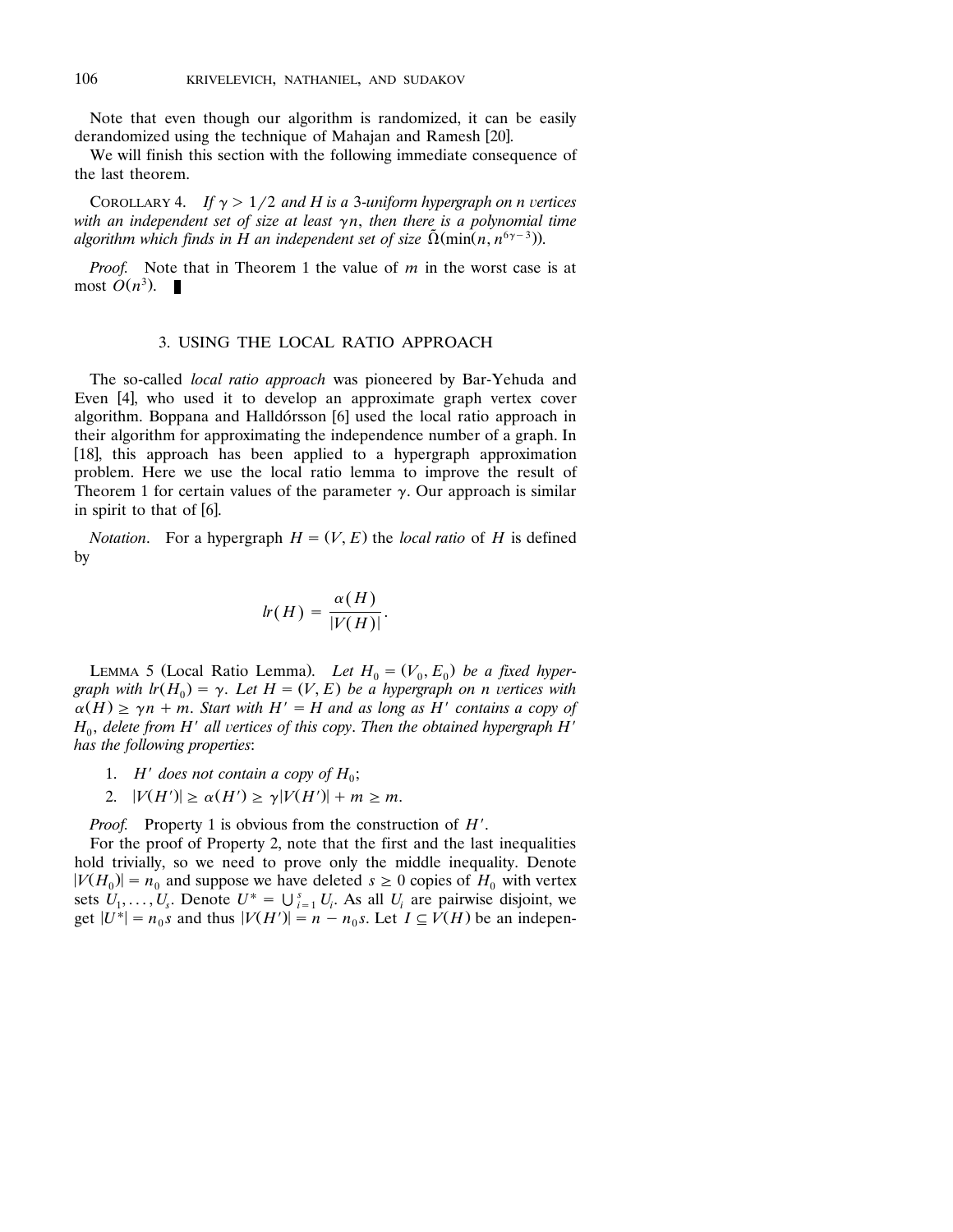dent set in *H* of size  $|I| = \gamma n + m$ . Then for every  $1 \le i \le s$  one has  $|I \cap U_i| \le \alpha(H_0) = \gamma n_0$ . Hence  $|I \cap U^*| \le \gamma n_0 s$ . This implies that

$$
\alpha(H') \ge |I \setminus U^*| = |I| - |I \cap U^*| \ge (\gamma n + m) - \gamma n_0 s
$$
  
=  $\gamma(n - n_0 s) + m = \gamma |V(H')| + m$ ,

thus establishing Property 2.  $\mathcal{L}_{\mathcal{A}}$ 

Let  ${H_k}_{k=1}^{\infty}$  be the family of 3-uniform hypergraphs defined by the following recursive construction:  $V(H_1) = \{1, 2, 3\}, E(H_1) = \{(1, 2, 3)\};$  for all  $k \ge 2$ ,  $V(H_k) = \{1, 2, ..., 2k + 1\}$ ,  $E(H_k) = E(H_{k-1}) \cup \{(i, 2k, 2k + 1)\}$ 1)  $|1 \le i \le 2k - 1$ . Clearly the number of vertices in  $H_k$  is  $2k + 1$  and it is easy to prove by induction that  $\alpha(H_k) = k + 1$ . Indeed, first note that the set  $\{1, 3, ..., 2k - 1, 2k + 1\}$  is independent in  $H_k$ . Next, if *I* is independent in  $H_k$ , then either  $2k$ ,  $2k + 1 \in I$  and then  $I \cap \{1, \ldots, 2k - 1\}$  $1\mathbf{i} = \emptyset$ , or  $|I \cap (2k, 2k + 1)| \leq 1$  and then by induction  $|I| \leq 1 + 1$  $\alpha(H_{k-1}) \leq k+1$ . Therefore  $\ln(H_k) = \frac{k+1}{2k+1}$ . Note that the hypergraph  $H_k$ contains all hypergraphs  $H_i$ ,  $1 \le i \le k - 1$ , as subhypergraphs.

For a fixed integer  $k$ , let  $t_k$  be the constant whose value is defined by the recursion:

$$
s_{k,1} = 1, s_{k,i+1} = \frac{(k+2)s_{k,i}}{k-1+(2k+1)s_{k,i}}, 1 \le i \le k-1, t_k = s_{k,k}.
$$

We prove the following theorem.

THEOREM 6. Let H be a 3-uniform hypergraph with n vertices and an *independent set of size at least*  $(\frac{k+1}{2k+1} + \epsilon(n))n$ , *where*  $\epsilon(n) = \Omega(1/\log^{\Theta(1)} n)$ . *Then there exists a polynomial time algorithm which finds in H an indepen dent set of size*  $\tilde{\Omega}(n^{t_k})$ .

*Proof.* Since  $\ln(H_k) = (k + 1)/(2k + 1)$ , by the local ratio lemma we can exclude all copies of  $H_k$  from the hypergraph *H* and obtain a hypergraph *H'* with  $n' = \tilde{\Omega}(n)$  vertices and an independent set of size at least  $\frac{k+1}{2k+1}n' + \epsilon(n)n$ .

Now we show by induction that, for all  $1 \le i \le k$ , if H' is a hypergraph on  $v$  vertices, not containing a copy of the hypergraph  $H_i$ , then there is a polynomial time algorithm which either finds in *H'* an independent set of size  $\tilde{\Omega}(n^{s_{k,i}})$  or outputs a subset  $U \subseteq V(H')$  so that  $\tilde{I}r(H'[U]) <$  $(k + 1) / (2k + 1)$ .

*Basis of induction.* If  $i = 1$ , then by the definition of  $H_1$  we have that *H*<sup> $\prime$ </sup> contains no edges. Therefore the vertex set of *H*<sup> $\prime$ </sup> is an independent set of size  $n = n^{s_{k,1}}$ , as desired.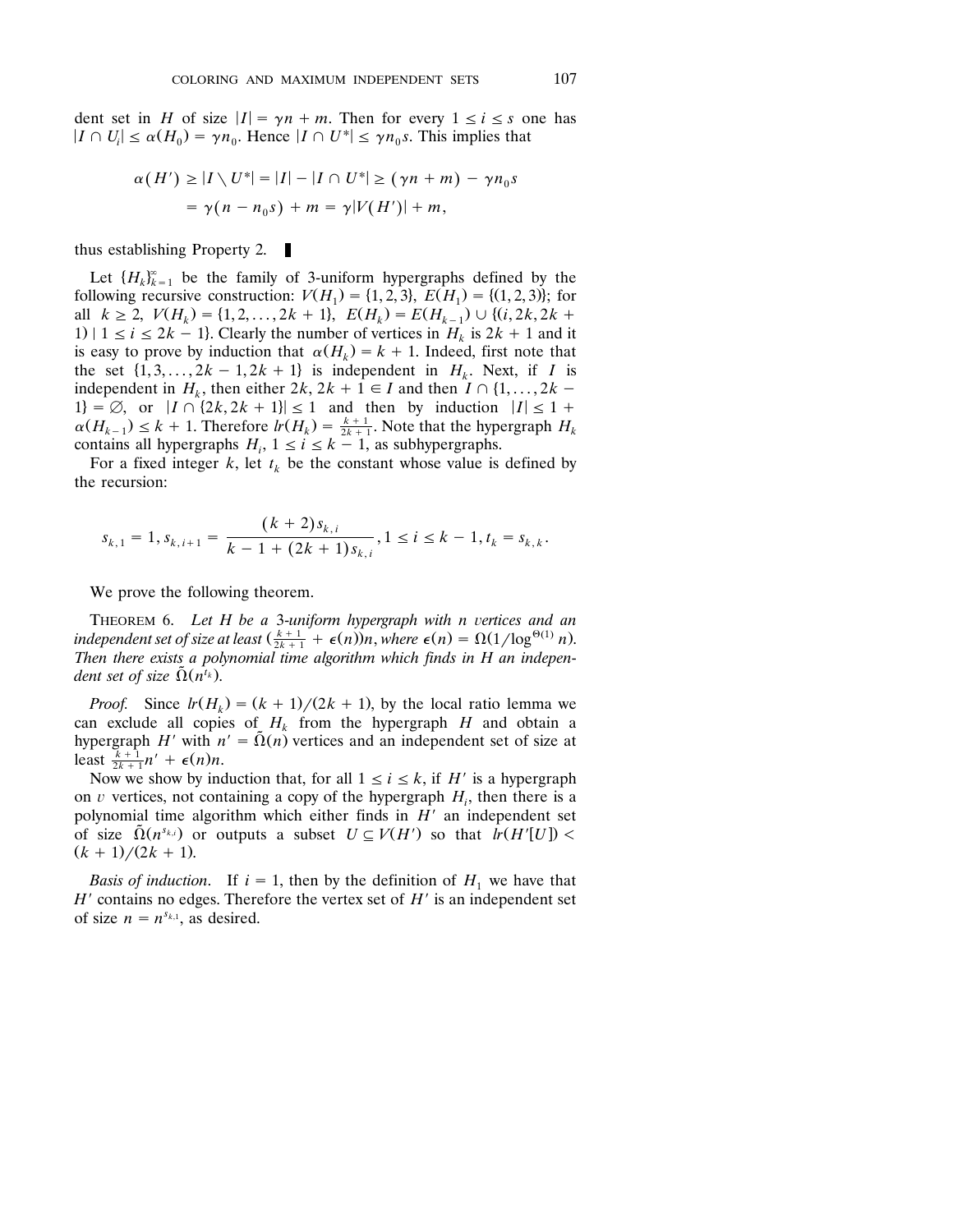*Induction step.* Suppose first that the number of edges in *H*<sup>*'*</sup> satisfies

$$
m \leq n^{\frac{3k + (4k+2)s_{k,i}}{k-1 + (2k+1)s_{k,i}}}
$$

If  $lr(H') \ge (k + 1)/(2k + 1)$ , then by applying our algorithm from Section 2 we can find an independent set of size

$$
\tilde{\Omega}\left(\frac{n^{\frac{3k}{2k+1}}}{m^{\frac{k-1}{2k+1}}}\right) = \tilde{\Omega}\left(n^{\frac{(k+2)s_{k,i}}{k-1+(2k+1)s_{k,i}}}\right) = \tilde{\Omega}(n^{s_{k,i+1}}).
$$

If the algorithm fails to output an independent set if size  $\tilde{\Omega}(n^{s_{k,i+1}})$ , then *H*<sup> $'$ </sup> has local ratio  $lr(H') < (k + 1)/(2k + 1)$ , and we are done again.

On the other hand, if the number of edges satisfies

$$
m \geq n^{\frac{3k + (4k+2)s_{k,i}}{k-1 + (2k+1)s_{k,i}}},
$$

then we clearly can find a pair of vertices  $u$  and  $v$  in  $H'$  such that  $d(u, v) \ge m/n^2$ . Note that by definition, the subhypergraph induced by  $N(u, v)$  does not contains a copy of  $H_i$ . Therefore by applying the induction hypothesis to this hypergraph we will either find an independent set of size

$$
\tilde{\Omega}(|N(u,v)|^{s_{k,i}}) \geq \tilde{\Omega}\left(\left(\frac{m}{n^2}\right)^{s_{k,i}}\right) \geq \tilde{\Omega}(n^{s_{k,i+1}})
$$

or a subset *U* so that  $\ln(H'[U]) < (k + 1)/(2k + 1)$ . This completes the proof of the induction step.

Now we apply repeatedly the above algorithm with  $i = k$ . If the algorithm finds a subset *U* for which  $h(H'[U]) < (k + 1)/(2k + 1)$ , then we delete *U* and proceed. Notice that by the local ratio lemma deleting from *H*' such a subset *U* leaves the local ratio of the obtained hypergraph above  $(k + 1)/(2k + 1)$ . Recall that by our assumption  $\lim_{x \to 2} \left( \frac{k+1}{2k+1} \right)$  $\epsilon(n)$ )*n*. Therefore during the repeated calls of the algorithm the number of vertices in the hypergraph is always as large as  $\epsilon(n)n = \tilde{\Omega}(n)$ . Hence at some point the algorithm will return an independent set of size at least  $\tilde{\Omega}((\epsilon(n)n)^{t_k}) = \tilde{\Omega}(n^{t_k})$ , as desired. - 1

It is easy to show by induction that  $t_k$  is always greater than  $3/(2k + 1)$ for all  $k \ge 2$ . This implies that the result of Theorem 6 improves Corollary 4. To conclude, we present a table which compares quantitatively these two results for the first few values of *k*.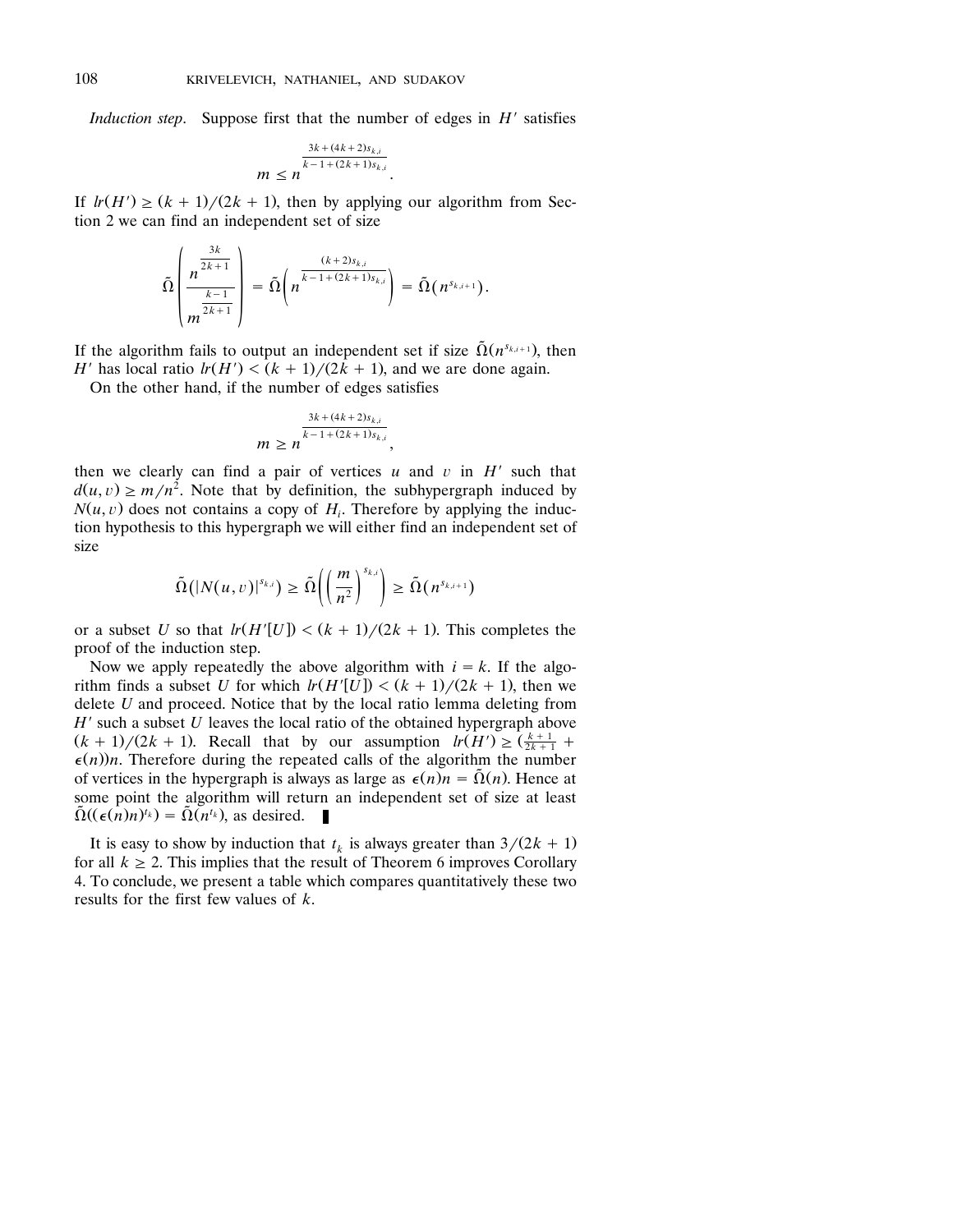TABLE 1 The Exponents of the Algorithms of Corollary 4 and of Theorem 6

| $\gamma = \frac{\alpha(H)}{ V(H) } = \frac{k+1}{2k+1}$ $\frac{2}{3}$                                                  |  | $\frac{4}{7}$ | $rac{5}{2}$ | $\frac{6}{11}$ |
|-----------------------------------------------------------------------------------------------------------------------|--|---------------|-------------|----------------|
| Result of Corollary 4 $1 \frac{3}{5} = 0.6 \frac{3}{7} = 0.428 \frac{1}{7} = 0.333 \frac{3}{11} = 0.272$              |  |               |             |                |
| Result of Theorem 6 $1\frac{2}{3} = 0.666$ $\frac{25}{53} = 0.471$ $\frac{4}{11} = 0.363$ $\frac{2401}{8121} = 0.295$ |  |               |             |                |

### 4. COLORING 2-COLORABLE HYPERGRAPHS

In this section we present an algorithm for coloring 3-uniform 2-colorable hypergraphs, which improves the previous results from [2, 7, 19]. We will prove the following statement.

THEOREM 7. Let H be a 3-uniform 2-colorable hypergraph on n vertices. Then there is a polynomial time algorithm which colors H using  $\tilde{O}(n^{1/5})$ *colors*.

*Proof.* Let us start by defining terminology and notation to be used later. Given a 3-uniform hypergraph  $H = (V, E)$ , for a pair of vertices  $v, u \in V$  we denote  $N(u, v) = \{w \in V : (u, v, w) \in E\}$  and also  $d(u, v) =$  $|N(u, v)|$ . *H* is *linear* if every pair of edges of *H* has at most one vertex in common; that is,  $d(u, v) \leq 1$  for every  $u, v \in V$ . Also, the *neighborhood* of  $v \in V$  is defined as  $N(v) = \{u \in V \setminus \{v\} : \exists w \in V, (u, v, w) \in E(H)\}.$ 

The algorithm is obtained by combining Corollary 4 and the ideas from [19]. To simplify the presentation we avoid specific constants and polylogarithmic factors, hiding them in the standard  $\tilde{O}$ ,  $\tilde{\Omega}$ -notation. The exact form of these expressions can be easily figured out. As usual, to produce an <sup>1</sup>  $\tilde{O}(n^{\frac{1}{5}})$  coloring of *H*, it is enough to be able to find an independent set of size  $\tilde{\Omega}(n^{4/5})$ . Here is our plan: we first reduce all codegrees  $d(u, v)$  to  $n^{4/5}$ ; then in the obtained hypergraph we find a linear subhypergraph with all degrees at least  $\Omega(n^{4/5})$ ; finally we use this subhypergraph to find a subset  $V_0 \subseteq V(H)$  of size  $|V_0| = \Omega(n^{4/5})$  so that  $V_0$  contains an independent set two thirds of its size; finally we use Corollary 4 to find an independent set of size  $\tilde{\Omega}(n^{4/5})$  inside  $V_0$ .

In our algorithm we will use the semidefinite programming subroutine of  $[7]$  and  $[2]$  to find large independent sets. The analysis in these papers yields the existence of the following procedure:

## **Procedure** *Semidef*(*H*)

**Input**: A 3-uniform 2-colorable hypergraph  $H = (V, E)$  on *n* vertices with  $m \geq n$  edges.

**Output:** An independent set *I* of size  $|I| = \tilde{\Omega}(n^{9/8}/m^{1/8})$ .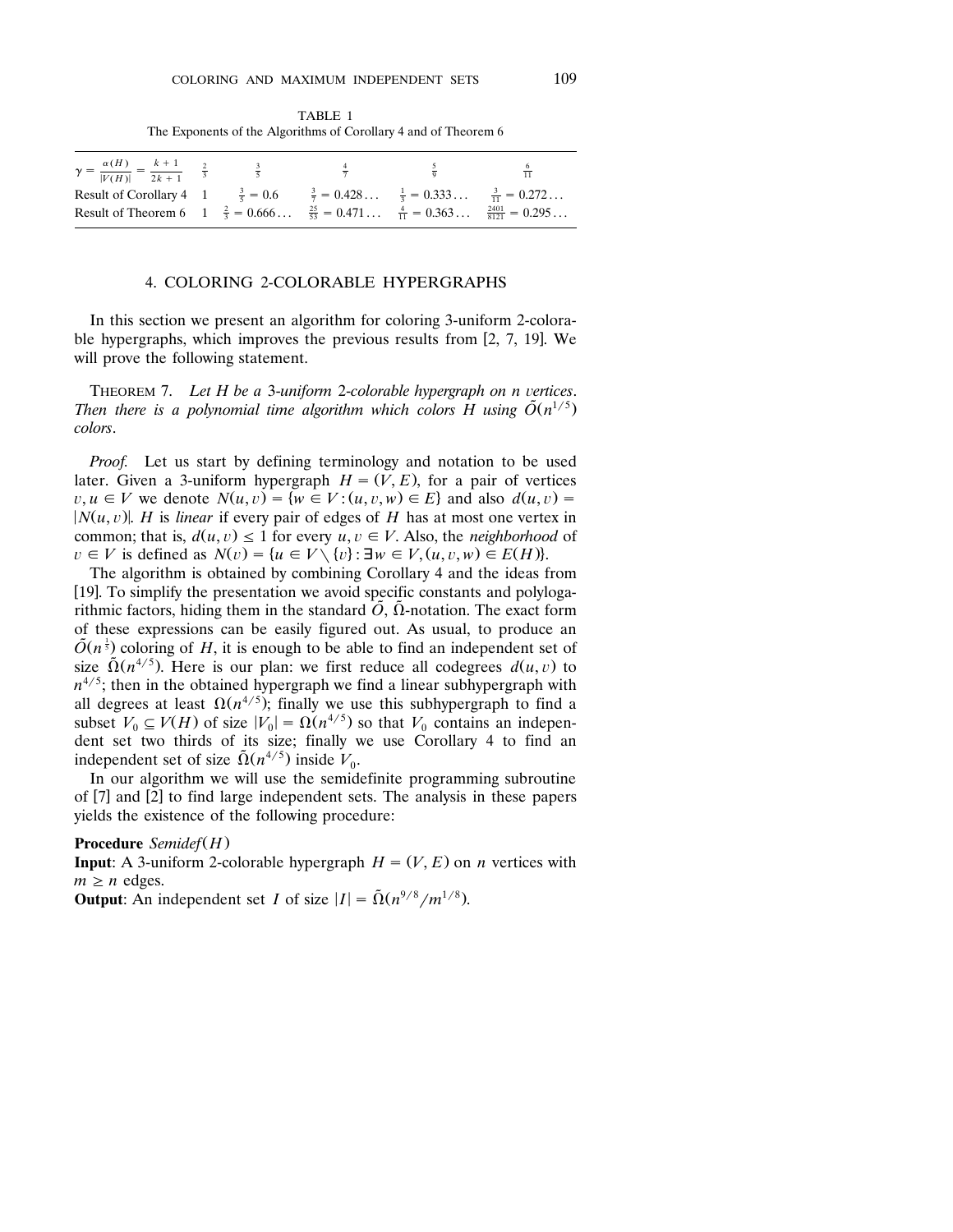(Both papers [2, 7] show that a 3-uniform 2-colorable hypergraph  $H =$  $(V, E)$  with a maximal degree  $\Delta$  can be colored in  $\tilde{O}(\Delta^{1/8})$  colors (see, e.g., display (4) of  $[7]$  or Corollary 1 of  $[2]$ ). Given a 3-uniform 2-colorable hypergraph  $H = (V, E)$  with *n* vertices and *m* edges, we first, as long as *H* contains a vertex of degree at least  $m/n$ , delete such a vertex and all incident edges. This procedure will stop with a 3-uniform hypergraph  $H' \subseteq H$  with  $\Theta(n)$  vertices and with all degrees at most  $m/n$ . Applying to this hypergraph the above mentioned result of  $[2, 7]$  we get the above stated procedure *Semidef* $(H)$ .)

Our algorithm consists of three main steps.

Step 1: Consider a pair of vertices *u*, *v* such that  $d(u, v) \ge n^{4/5}$ . If there is no such pair proceed to Step 2. If  $N(u, v)$  contains no edges of  $H$ , we are done, since we have found an independent set of size  $n^{4/5}$ . Otherwise in any legal 2-coloring of  $H$  the colors of  $u$  and  $v$  are different. Delete all edges of  $H$  containing both  $u$  and  $v$  and replace them by an edge  $(u, v)$ . The obtained hypergraph is still 2-colorable. Repeat this procedure while there is such a pair of vertices as above. Note that even though this process creates edges of size 2, this can be easily overcome. We simply ignore all edges of size 2 that appear in the course of the algorithm execution. After having colored the hypergraph, for every color class we are left with a bipartite graph that can easily be colored using two colors. We therefore need to at most double the number of colors to reach a legal coloring of *H*. Denote the 3-uniform hypergraph obtained in the end of the first step by  $H_1$ . It has a property that for any pair of vertices  $d(u, v) < n^{4/5}$ .

Step 2: Consider the hypergraph  $H_1$ . If  $|E(H_1)| = O(n^{13/5})$ , then by applying *Semidef* we can find an independent set of size  $\tilde{\Omega}(n^{4/5})$ . Otherwise,  $H_1$  is a hypergraph with  $\Omega(n^{13/5})$  edges in which there are at most  $n^{4/5}$  edges containing any given pair of vertices. Therefore *H*<sub>1</sub> contains a linear subhypergraph *H*<sup>1</sup> with the same vertex set and  $\Omega(n^{9/5})$  edges. This subhypergraph can be found by a simple greedy procedure: start with  $E(H_1') = \emptyset$ . As long as there exists an edge  $e \in E(H_1) \setminus E(H_1')$  such that after adding *e* to  $E(H_1)$ ,  $H_1'$  will still be linear, add *e* to  $E(H_1')$ . If this procedure stops with  $|E(H_1)| = t$  edges, then  $3tn^{4/5} \ge |E(H_1)| - t$  since for every edge in  $E(H_1)$  there are at most  $3n^{4/5}$  other edges intersecting it in two vertices. This yields that  $t = \Omega(n^{9/5})$ . We now repeatedly delete from  $H'_1$  vertices with degree at most  $t/2n$ , for as long as such vertices exist. The resulting subhypergraph is denoted by  $H_2$ . The total number of deleted edges does not exceed  $(t/2n)n = t/2$  and therefore  $E(H_2) \neq \emptyset$ . Also, every vertex in  $H_2$  has degree at least  $t/2n = \Omega(n^{4/5})$  and clearly  $H_2$  is a linear hypergraph as well.

Step 3: Since *H* is a 2-colorable hypergraph, we can fix some 2-coloration  $V(H) = C_1 \cup C_2$  of *H*. For a vertex  $v \in V(H_2)$ , let  $C(v) \in \{C_1, C_2\}$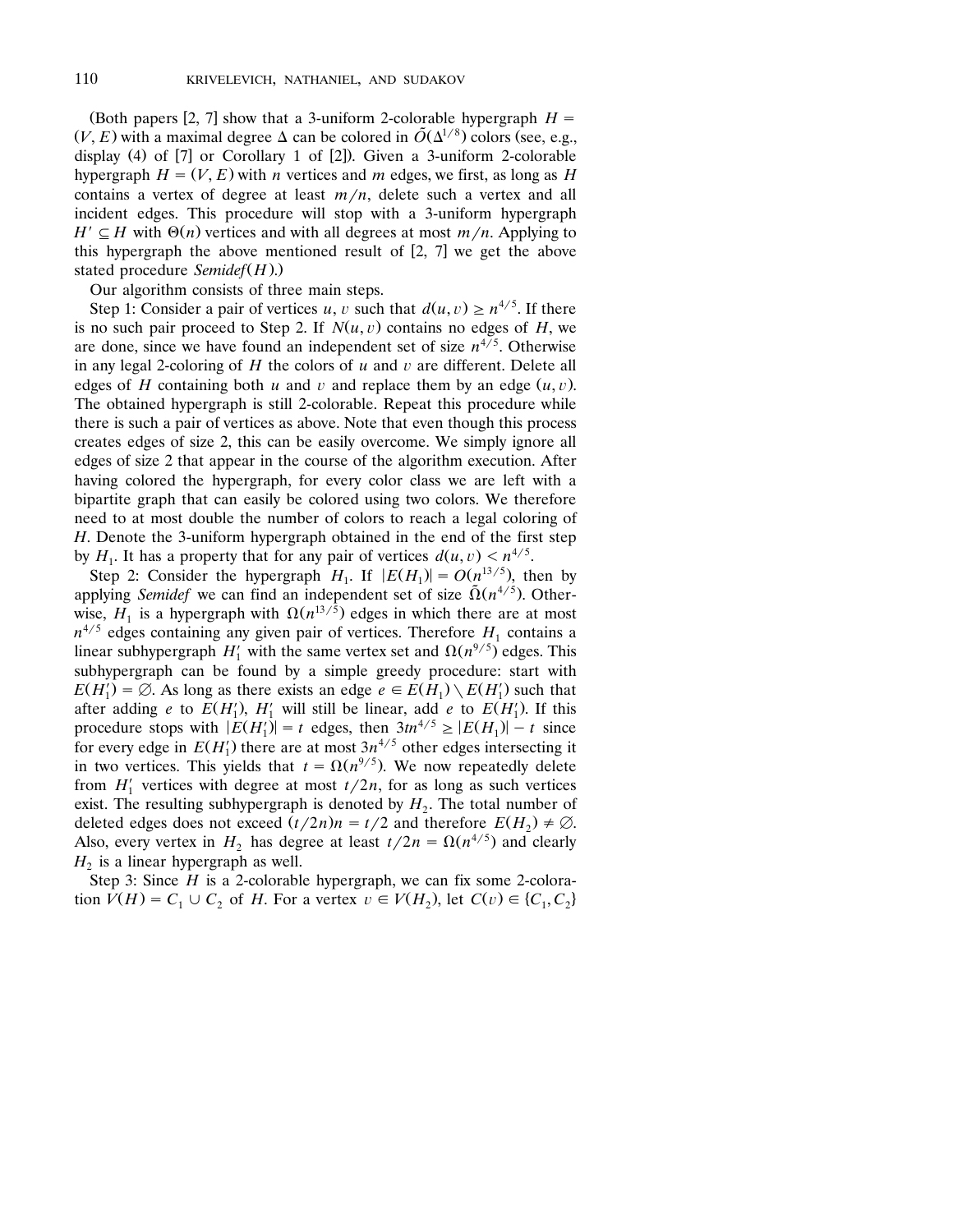denote the color class of  $v$  in this coloring. Consider the following sum

$$
\sum_{v \in V(H_2)} (|N_{H_2}(v) \setminus C(v)| - 2|N_{H_2}(v) \cap C(v)|)
$$
  
= 
$$
\sum_{v \in V(H_2)} |N_{H_2}(v) \setminus C(v)| - \sum_{v \in V(H_2)} 2|N_{H_2}(v) \cap C(v)|.
$$

Note that every edge  $e \in E(H_2)$  has exactly two vertices of one color and exactly one vertex of the opposite color. Also, since  $H_2$  is linear, for every  $v \in V(H_2)$  every vertex  $u \in N(v)$  belongs to exactly one edge incident with  $v$ . Therefore every edge  $e$  contributes 4 to the first sum of the right-hand side of the above equality and the same amount to the second sum. This observation shows that the sum above is equal to zero, implying in turn that at least one of the summands in the left-hand side is nonnegative. We infer that there exists a vertex  $v_0 \in V(H_2)$  such that  $N_{H_2}(v_0) = \Omega(n^{4/5})$  and  $|N_{H_2}(v_0) \setminus C(v_0)| \ge (2/3)|N_{H_2}(v_0)|$ . This implies that at least 2/3 of the vertices of  $N_{H_2}(v_0)$  belong to the same color class and thus form an independent set in *H*. Let  $H_3 = H[N_{H_2}(v_0)]$  be the induced subhypergraph of *H*,  $|V(H_3)| = \Omega(n^{4/5})$ . Then *H*<sub>3</sub> is 3-uniform and 2-colorable and satisfies  $\alpha(H_3) \geq (2/3)|V(H_3)|$ . Suppose we have this vertex  $v_0$  at hand (we can check all the vertices in polynomial time). Then we can use Corollary 4 from Section 2, with  $\gamma = 2/3$ , to find an independent set of *H* of size  $\tilde{\Omega}(n^{4/5})$  in  $V(H_3)$ . This completes the proof of the theorem.  $\blacksquare$ 

*Remark*. It is easy to see that our algorithm can be also used to color 2-colorable hypergraph  $H$  of *dimension*  $\overline{3}$  (i.e., all the edges are of size 2 or 3) using only  $\tilde{O}(n^{1/5})$  colors. Here *n* is the number of vertices of *H*. Indeed, we simply ignore all edges of size 2 in the course of the algorithm execution. After having colored the hypergraph, for every color class we are left with a bipartite graph that can easily be colored using two colors. We therefore need to at most double the number of colors to reach a legal coloring of the hypergraph.

#### 5. CONCLUDING REMARKS

We have presented approximation algorithms for coloring and finding a large independent set in 3-uniform hypergraphs. Our coloring algorithm colors a 3-uniform 2-colorable hypergraph on *n* vertices in  $\tilde{O}(n^{1/5})$  colors. For the independent set problem, we can find an independent set of size  $\tilde{\Omega}(\min(n, n^{6\gamma-3}))$  in a 3-uniform hypergraph on *n* vertices with an independent set of size  $\gamma n$ , where  $\gamma > 0$  is a constant. Both these algorithms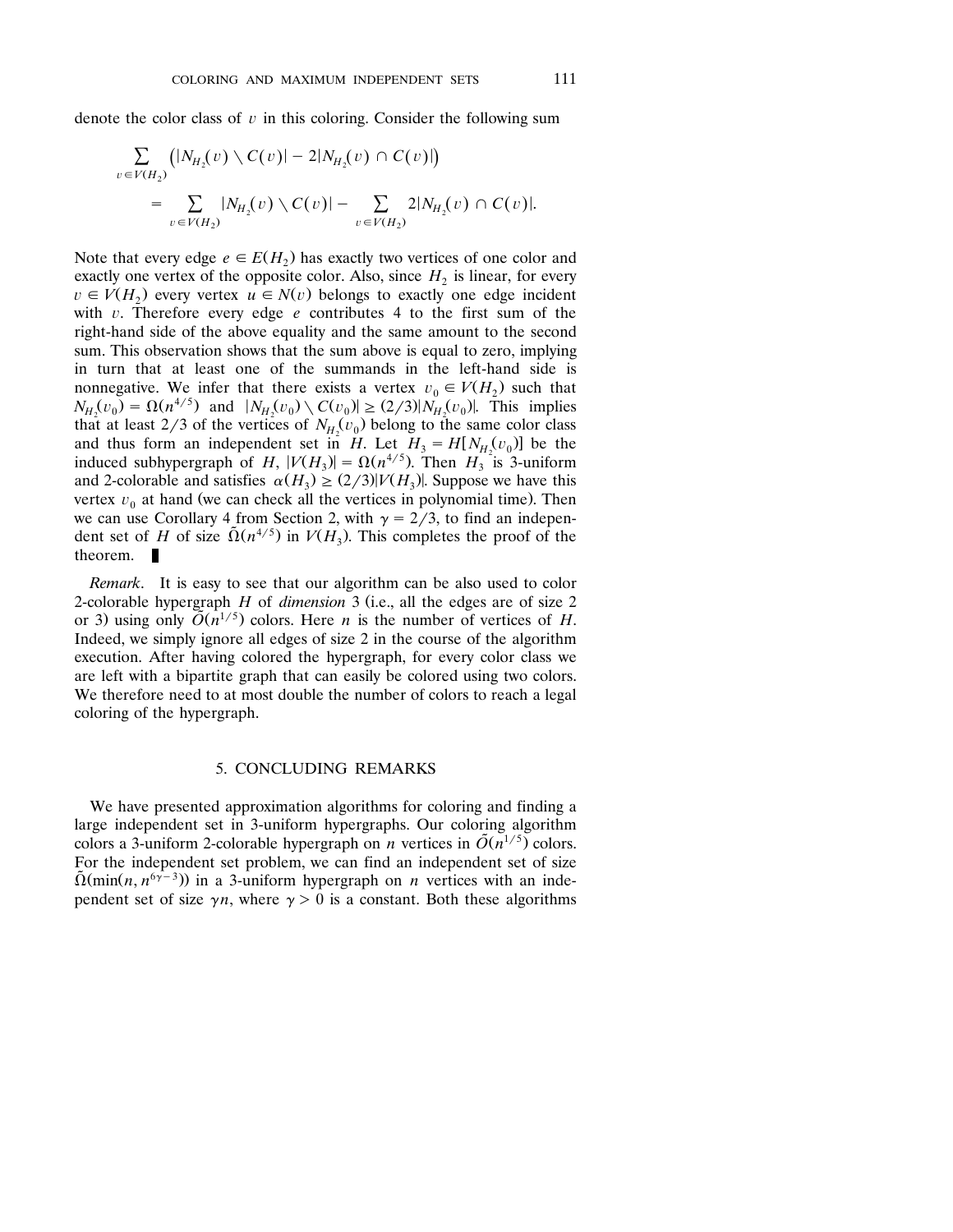start by formulating and solving a semidefinite programming relaxation of the corresponding problem and then round an optimal vector solution in order to find a good approximation of the relevant parameter. For certain values of the parameter  $\gamma$  we are able to improve the latter algorithm, using the local ratio approach.

A challenging question which remains open is to determine if there exists a polynomial time algorithm which finds an independent set of size at least  $n^{\epsilon}$ , for some  $\epsilon > 0$  in a 3-uniform hypergraph on *n* vertices and with independent set of size  $\gamma n$ , where  $\gamma \leq 1/2$ .

Also, it would be very interesting to develop good approximation algorithms for coloring and independent set problems for *k*-uniform hypergraphs with  $k \geq 4$ .

#### **REFERENCES**

- 1. N. Alon and N. Kahale, Approximating the independence number via the  $\theta$ -function, *Math. Program.* 80 (1998), 253-264.
- 2. N. Alon, P. Kelsen, S. Mahajan, and H. Ramesh, Coloring 2-colorable hypergraphs with a sublinear number of colors, *Nordic J. Comput*. 3 (1996), 425-439.
- 3. G. Ausiello, P. Crescenzi, G. Gambosi, V. Kann, A. Marchetii-Spaccamela, and M. Protasi, "Complexity and Approximation," Springer-Verlag, Berlin, 1999. [See also http://www.nada.kth.se/~ viggo/problemlist/compendium.html]
- 4. R. Bar-Yehuda and S. Even, A local ratio theorem for approximating the weighted vertex cover problem, *in* "Analysis and Design of Algorithms for Combinatorial Problems" (G. Ausiello and M. Lucertini, Eds.), Annals of Discrete Math., Vol. 25, pp. 27-46, Elsevier, Amsterdam, 1985.
- 5. A. Blum and D. Karger, an  $\tilde{O}(n^{3/14})$ -coloring algorithm for 3-colorable graphs, *Inform*. *Process. Lett.* **61** (1997), 49-53.
- 6. R. Boppana and M. M. Halldórsson, Approximating maximum independent sets by excluding subgraphs, *BIT* 32 (1992), 180-196.
- 7. H. Chen and A. Frieze, Coloring bipartite hypergraphs, *in* ''Proc. 5th Intern. IPCO Conf.," Lecture Notes in Computer Science, Vol. 1084, pp. 345-358, Springer-Verlag, Berlin/New York, 1996.
- 8. L. Engebretsen and J. Holmerin, Clique is hard to approximate within  $n^{1-o(1)}$ , *in* "Proc. 27th Intern. Colloquium on Automata, Languages and Programming (ICALP 2000)," Lecture Notes in Computer Science, Vol. 1853, pp. 2-12, Springer-Verlag, Berlin/New York, 2000.
- 9. U. Feige and J. Kilian, Zero knowledge and the chromatic number, *in* ''Proc. 11th Annual IEEE Conf. on Computational Complexity," 1996; *J. Comput. System Sci.* 57 (1998), 187-199, doi: 10.1006/jcss.1998.1587.
- 10. M. Grötschel, L. Lovász, and A. Schrijver, The ellipsoid method and its consequences in combinatorial optimization, *Combinatorica* 1 (1981), 169-197.
- 11. V. Guruswami, J. Håstad, and M. Sudan, Hardness of approximate hypergraph coloring, *in* "Proc. 41st IEEE FOCS," pp. 149-158, IEEE Press, New York, 2000.
- 12. M. M. Halldórsson, A still better performance guarantee for approximate graph coloring, *Inform. Process. Lett.* **45** (1993), 19-23.